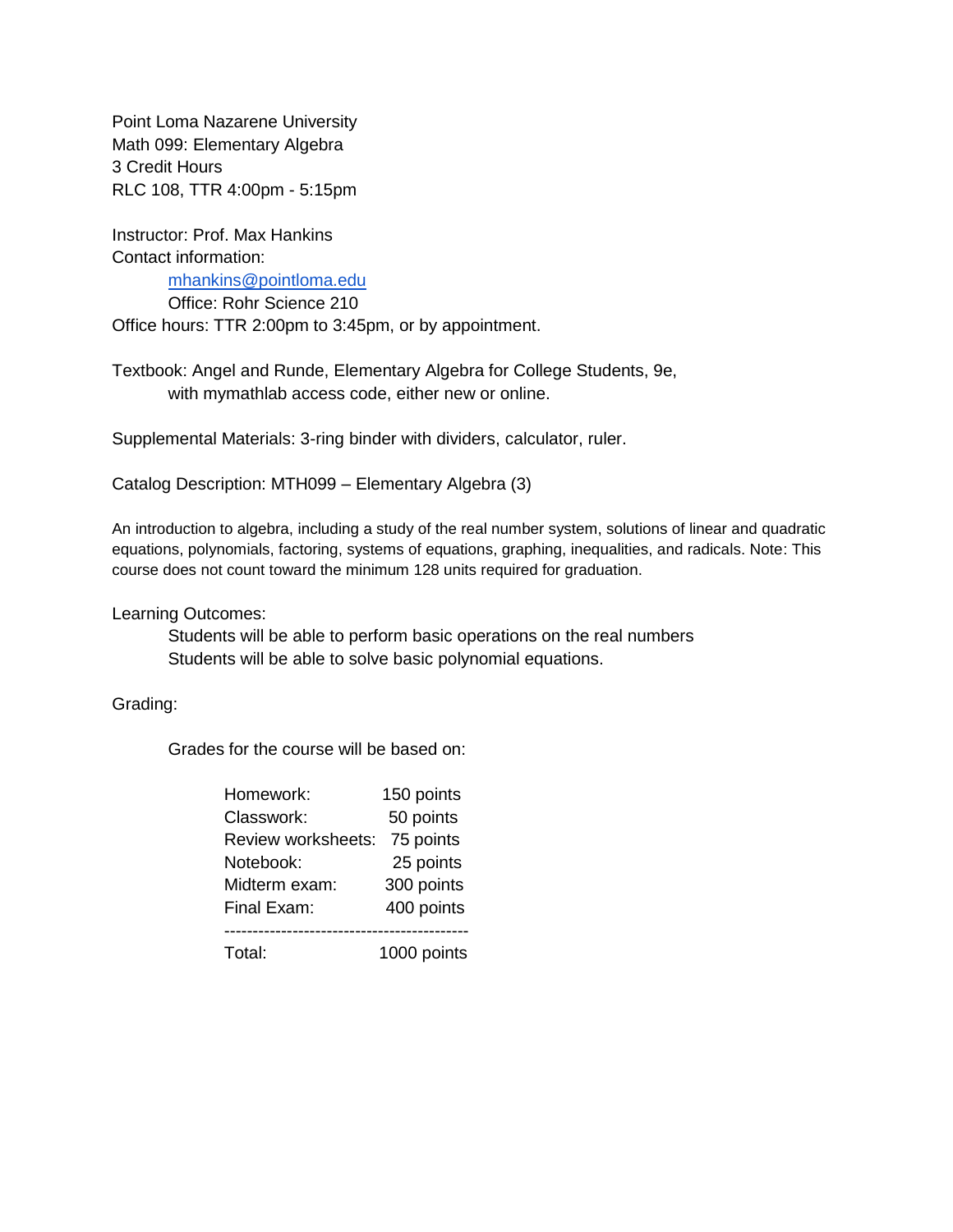Grading Scale:

Course grades will be assigned according to the following point scale:

A [925, 1000] A- [900, 924] B+ [875, 899] B [825, 875] B- [800, 824] C+ [775, 799] C [725, 775] C- [700, 724] D+ [675, 699] D [625, 674] D- [600, 624] F [0, 599]

Note that scores of 59.9% or lower will result in an F.

# University Mission:

Point Loma Nazarene University exists to provide higher education in a vital Christian community where minds are engaged and challenged, character is modeled and formed, and service becomes an expression of faith. Being of Wesleyan heritage, we aspire to be a learning community where grace is foundational, truth is pursued, and holiness is a way of life.

## Department Mission:

The Mathematical, Information, and Computer Sciences department at Point Loma Nazarene University is committed to maintaining a curriculum that provides its students with the tools to be productive, the passion to continue learning, and Christian perspectives to provide a basis for making sound value judgments.

## Attendance:

Attendance is expected at each class session. In the event of an absence you are responsible for the material covered in class and the assignments given that day. Regular and punctual attendance at all classes in which a student is registered is considered essential to optimum academic achievement. Therefore, regular attendance and participation in each course are minimal requirements to be met. There are no allowed or excused absences except as approved in writing by the Provost for specific students participating in certain universitysanctioned activities. Excused absences still count toward the 10%-20% limits, but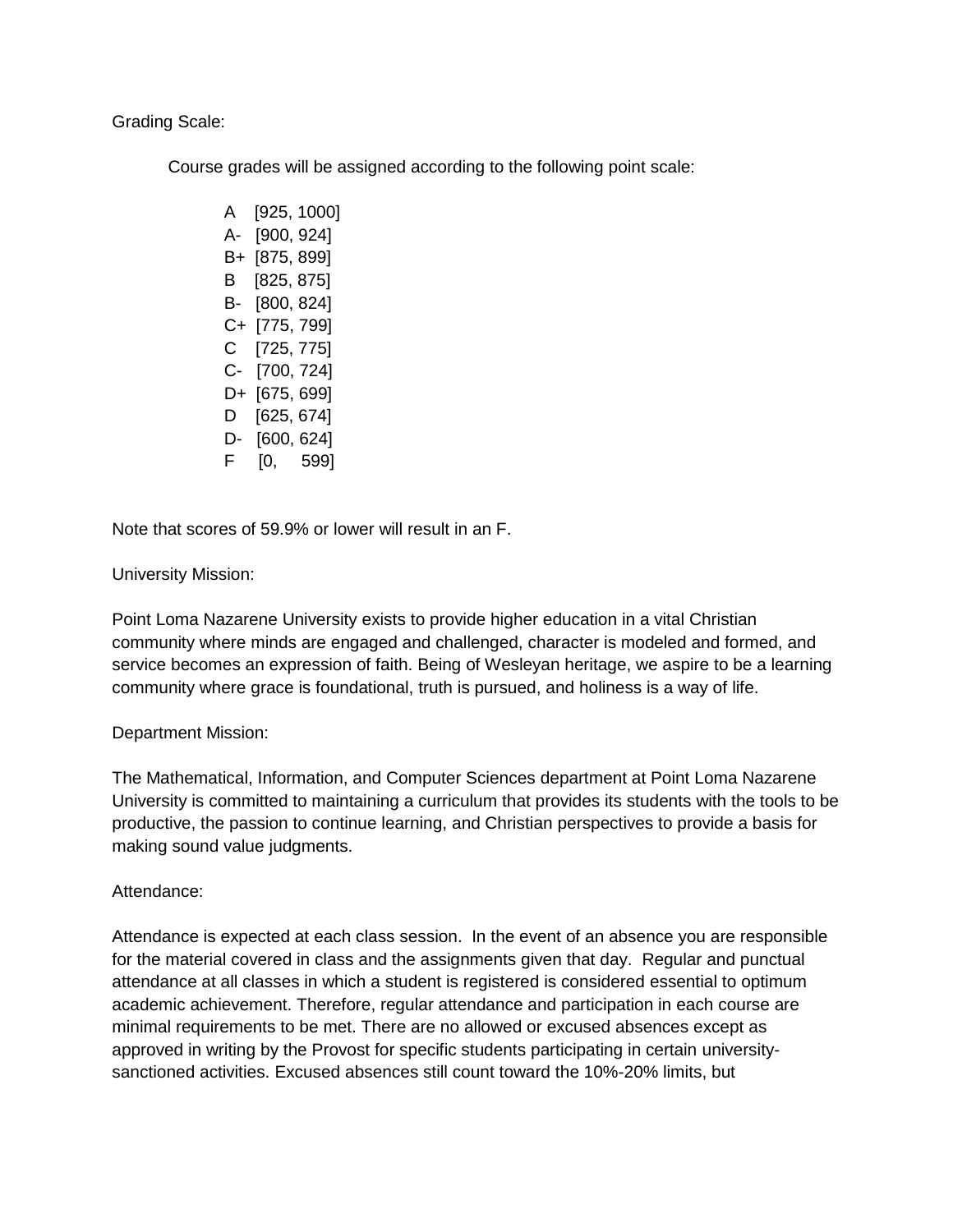allow students to make up work, quizzes, or tests missed as a result of a university-sanctioned activity. Activities of a unique nature, such as labs or other activities identified clearly on the syllabus, cannot be made up except in rare instances when instructors have given advanced, written approval for doing so. Whenever the number of accumulated absences in a class, for any cause, exceeds ten (10) percent of the total number of class meetings, the faculty member should send an e-mail to the student and the Vice Provost for Academic Administration (VPAA) warning of attendance jeopardy. If more than twenty (20) percent of the total number of class meetings is reported as missed, the faculty member or VPAA may initiate the student's de-enrollment from the course without further advanced notice to the student. If the date of de-enrollment is past the last date to withdraw from a class, the student will be assigned a grade of W or WF consistent with university policy in the Grading section of the catalog. There are no refunds for courses where a de-enrollment was processed. For more details see the PLNU catalog: http://catalog.pointloma.edu/content.php?catoid=18&navoid=1278#Class\_Attendance

## Class Enrollment:

It is the student's responsibility to maintain his/her class schedule. Should the need arise to drop this course (personal emergencies, poor performance, etc.), the student has the responsibility to follow through (provided the drop date meets the stated calendar deadline established by the university), not the instructor. Simply ceasing to attend this course or failing to follow through to arrange for a change of registration (drop/add) may easily result in a grade of F on the official transcript.

## Academic Accommodations:

While all students are expected to meet the minimum academic standards for completion of their courses as established by the instructors, students with special needs may require academic accommodations. At Point Loma Nazarene University, students requesting academic accommodations must file documentation with the Disability Resource Center (DRC), located in the Bond Academic Center. Students can also reach the Disability Resource Center by phone at 619-849-2486 or by e-mail at DRC@pointloma.edu. Once the student files documentation, the Disability Resource Center contacts the student's instructors and provides written recommendations for reasonable and appropriate accommodations to meet the individual needs of the student. This policy assists the university in its commitment to full compliance with Section 504 of the Rehabilitation Act of 1973, the Americans with Disabilities (ADA) Act of 1990, and ADA Amendments Act of 2008, all of which prohibit discrimination against students with special needs and guarantees all qualified students equal access to the benefits of PLNU programs and activities. For more details see the PLNU catalog:

http://catalog.pointloma.edu/content.php?catoid=18&navoid=1278#Academic\_Accommodations Students with learning disabilities who may need accommodations should discuss options with the instructor during the first two weeks of class.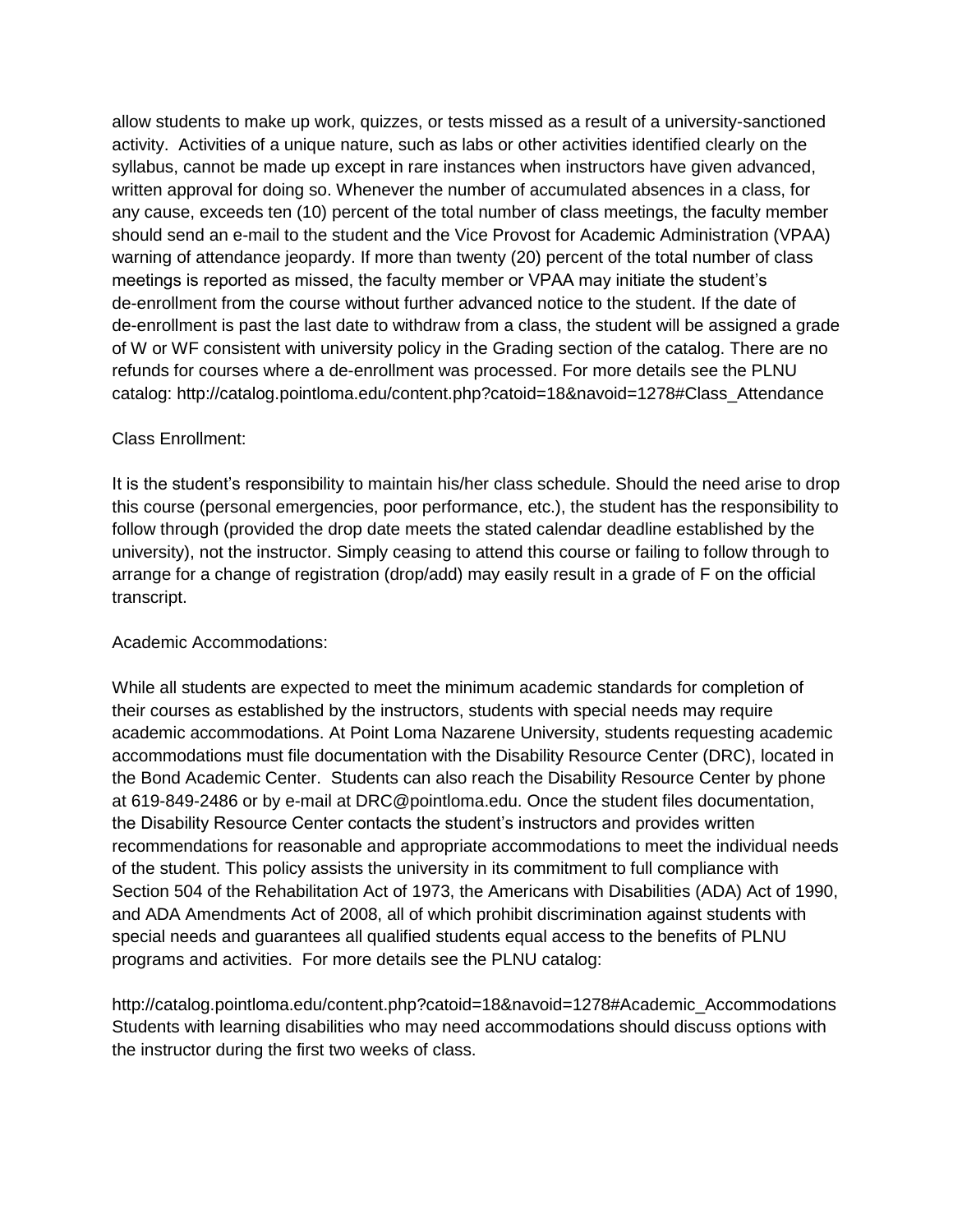# Academic Honesty:

The Point Loma Nazarene University community holds the highest standards of honesty and integrity in all aspects of university life. Any violation of the university's commitment is a serious affront to the very nature of Point Loma's mission and purpose. Violations of academic honesty include cheating, plagiarism, falsification, aiding academic dishonesty, and malicious interference. The details of PLNU's meaning of each of these words can be found in the PLNU catalog at:

http://catalog.pointloma.edu/content.php?catoid=18&navoid=1278#Academic\_Honesty

A student remains responsible for the academic honesty of work submitted in PLNU courses and the consequences of academic dishonesty beyond receipt of the final grade in the class and beyond the awarding of the diploma. Ignorance of these catalog policies will not be considered a valid excuse or defense. Students may not withdraw from a course as a response to a consequence.

A student who is caught cheating on any item of work will receive a zero on that item and may receive an "F" for the semester. See the PLNU Catalog for a further explanation of the PLNU procedures for academic dishonesty

(http://catalog.pointloma.edu/content.php?catoid=18&navoid=1278#Academic\_Honesty).

Final Exam: Date and Time: Tuesday, May 3, 4:30-7:30

The final exam date and time is set by the university at the beginning of the semester and may not be changed by the instructor. Only in the case that a student is required to take three exams during the same day of finals week is an instructor authorized to change the exam date and time for that particular student. The final exam is Tuesday, May 3, 2015, from 4:30 to 7:30. The final exam is comprehensive.

## Copyright Protected Materials:

Point Loma Nazarene University, as a non-profit educational institution, is entitled by law to use materials protected by the US Copyright Act for classroom education. Any use of those materials outside the class may violate the law.

Credit Hours:

In the interest of providing sufficient time to accomplish the stated course learning outcomes, this class meets the PLNU credit hour policy for an 3 unit class delivered over 15 weeks. Specific details about how the class meets the credit hour requirements can be provided upon request.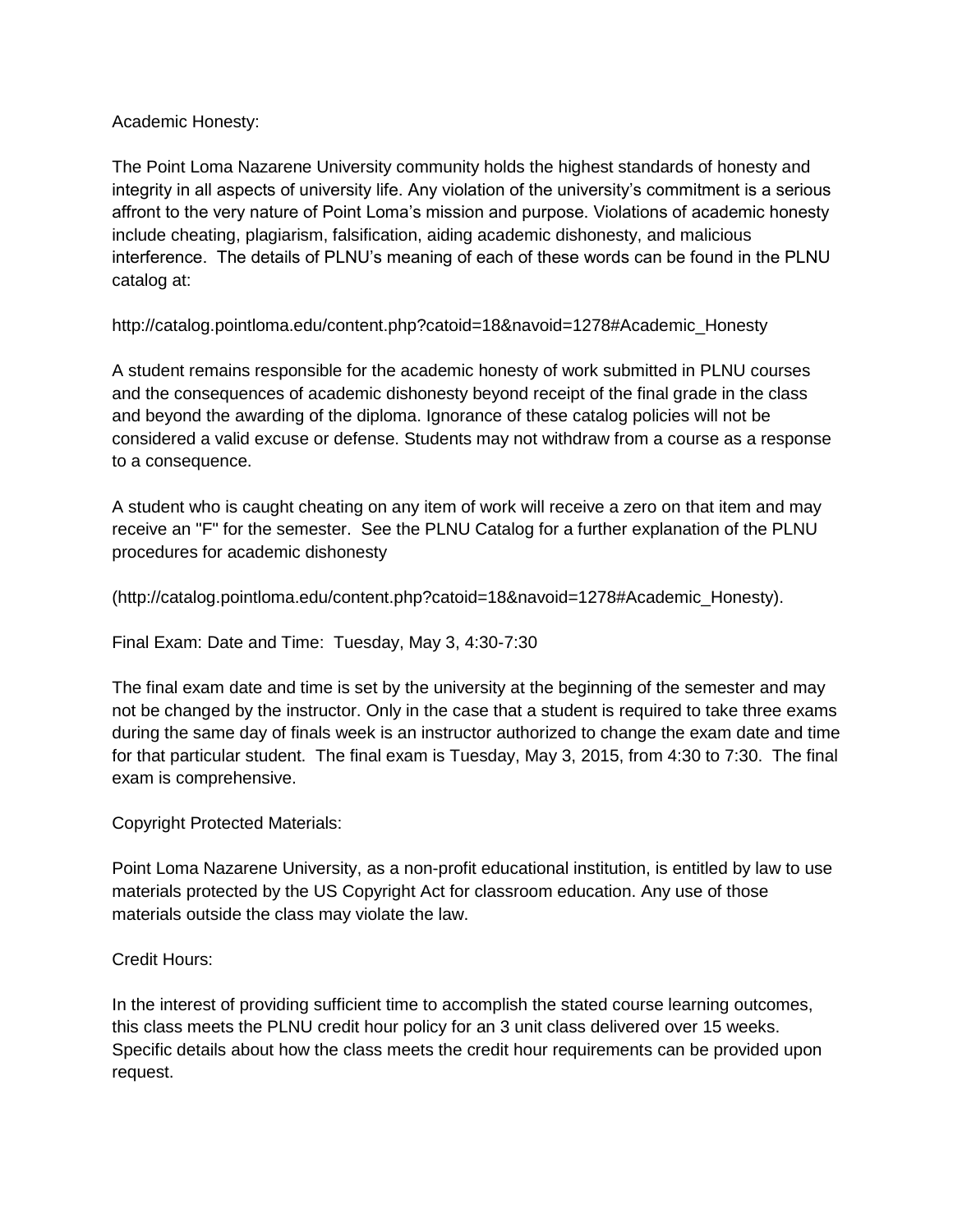#### Course Description:

This course constitutes an introduction to algebra designed to meet the requirements for graduation and to prepare you for other classes for which this class is a prerequisite. We will study the real number system, solutions of linear and quadratic equations, polynomials, factoring, graphing, inequalities, and radicals.

### Course Philosophy:

Mathematics is learned primarily by doing mathematics- not simply listening to it; that is, the effective learning of mathematics is an active process, involving participation. Thus, the course aims to maximize student involvement, hence student achievement. Individual concepts in mathematics are learned (mastered as opposed to memorized) by thinking and working through numerous examples and exercises which involve these concepts; by this process mathematical concepts become familiar and less abstract.

#### Course Format:

#### Homework:

Homework for this course will be done using the students' mymathlab account. Signup for the mathlab account is mandatory. Use the course: hankins71047. Failure to sign up by the end of the second week of the class will result in the student being dropped.

Students will do their homework online using their mymathlab account. Successful, ontime completion of these assignments will result in the accumulation of homework points. Assignments will be due each week as given on the mathlab site. An assignment is late if not completed by its deadline. Late work will be assessed a significant penalty.

## Class Time:

Class time will be used for:

Review of last session's classwork. Distribution of handouts and worksheets. Introduction of topics from the text. Working examples from the text. Additional material presented in class. Answering students' questions on subject material. Class work Mid Term Exam

#### Classwork:

Classwork will be handed out at the beginning of each class and collected at the end of class. This work will be checked for completion and returned at the next class. It will be the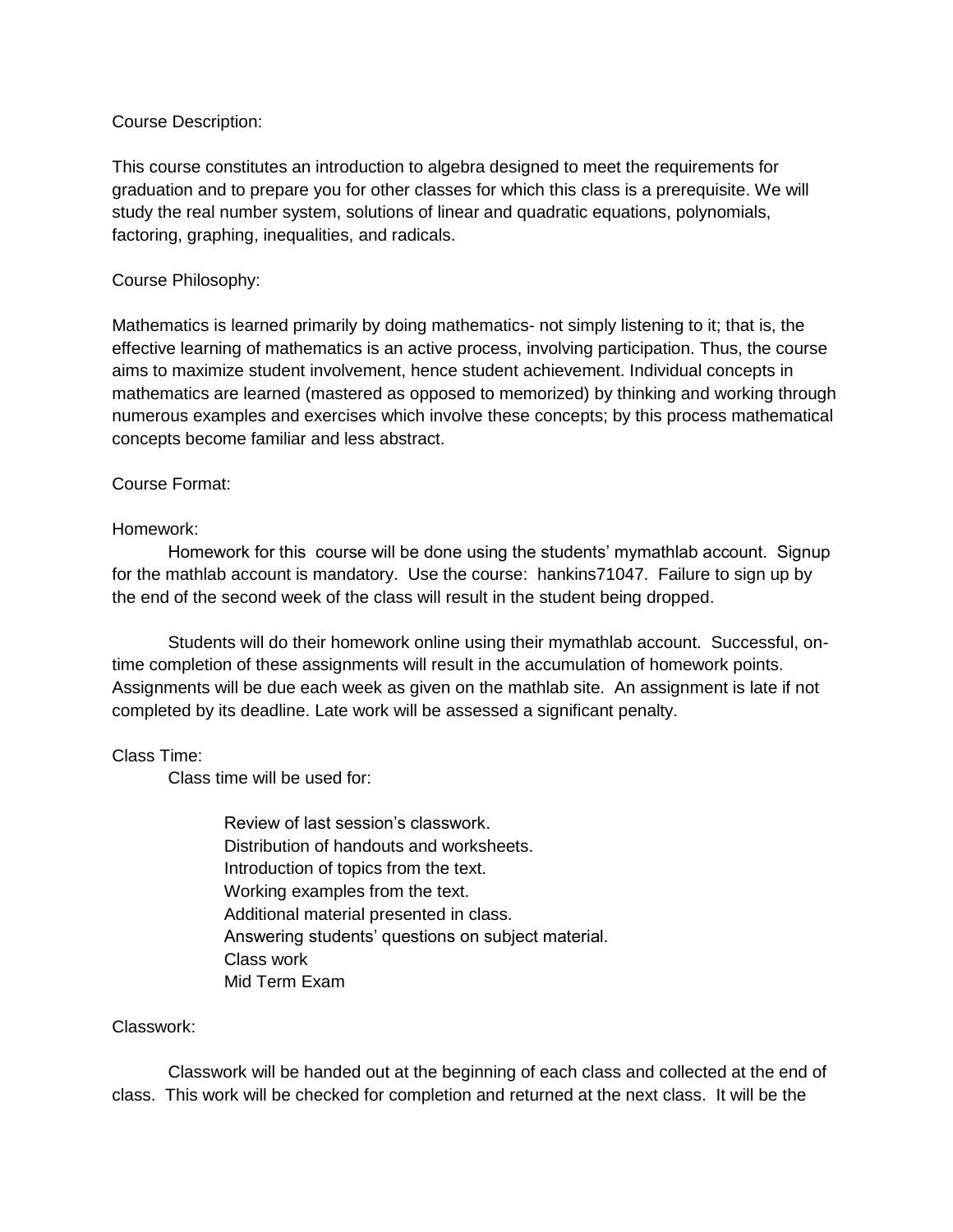student's responsibility to correct any mistakes in the classwork as it is reviewed. On time completion of classwork will result in the accumulation of classwork points.

#### Review Worksheets:

Review worksheets will be handed out for completion at appropriate times. On time and accurate completion of these worksheets will result in the accumulation of review points. Graded review worksheets will be returned for correction and inclusion in the student notebook.

## Student Notebook:

Students will keep the syllabus, the midterm exam and any corrections to it, as well as their completed and corrected review worksheets in a 3-ring notebook with dividers. Other materials of the student's choice may also be included, such as student notes from class lectures, how-to notes on math procedures, etc. Notebooks will be graded on completeness, accuracy, neatness and presentation. Notebooks will be collected and graded on the midterm and final exam dates.

## Midterm and Final Exams:

The midterm and final examinations will include problems and questions over material assigned in the text, readings and handouts, as well as material presented in class. The midterm exam will be returned for correction and inclusion in the student notebook. No examination shall be missed without prior consent by me or a well-documented emergency beyond your control. A score of zero will be assigned for an examination that is missed without prior consent or a well-documented emergency beyond your control. The examination schedule is included in the daily schedule.

## General Advice:

The key to success in this class is to attend lectures regularly and do your homework and classwork. You learn mathematics by doing it yourself. You should expect to spend approximately two hours outside of class for every one hour in class working on homework and going over concepts. When doing homework, please note it is normal to not be able to do every problem correct on the first attempt. Do not be discouraged, instead seek help.

For the mymathlab work, it is important to work the problems on paper prior to entering your answer. You will be given several tries to answer a question correctly prior to getting it wrong. If you notice a problem area, make a note of it. The more detailed your question is, the better the chance you will get a helpful answer.

Read the material prior to coming to class. It is not possible to learn most math "cold" the first time it is presented. If you try working the examples first, you will find it easier to follow them as we work through them in class.